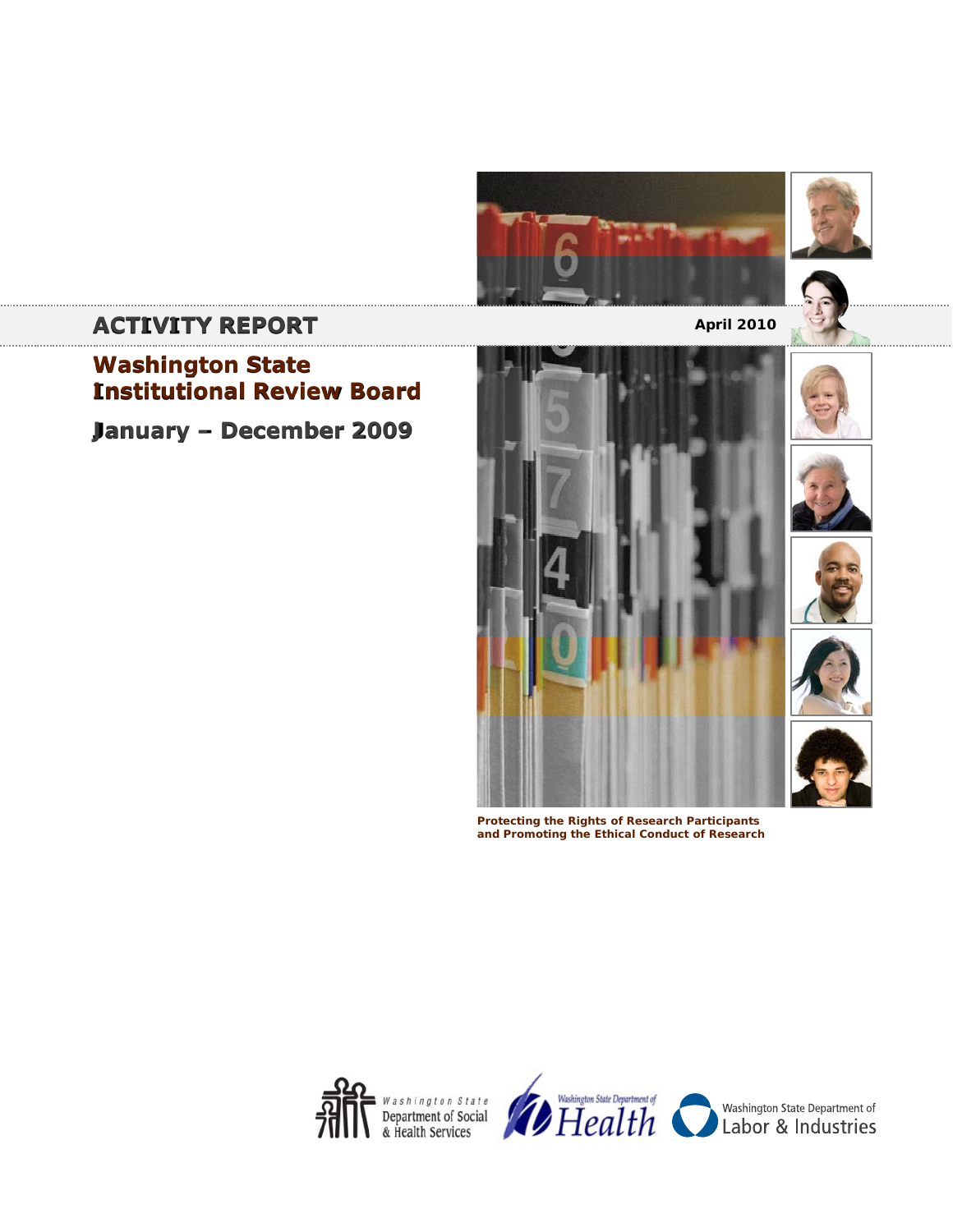

WASHINGTON STATE **Department of Social and Health Services**

**Headquarters located at:** 14<sup>th</sup> and Jefferson Street Olympia, WA 98504



**Research and Data Analysis** Elizabeth Kohlenberg, Direct iuman Research Review Section<br>Mic*hael A. Garrick* 

**HRRS/WSIRB**

**Manager:** Michael A. Garrick, Ph.D. **Telephone:** (360) 902-8075 FAX: (360) 902-0705 **E-mail:** wsirb@dshs.wa.gov

**HRRS/WSIRB website:** www.dshs.wa.gov/rda/hrrs

**Address:** DSHS Human Research Review Section PO Box 45205 Olympia, WA 98504-5205

#### **Information About this Publication**

**Title:** Washington State Institutional Review Board, January – December 2009

**Abstract:** This report provides an overview, organization, and membership of the Washington State Institutional Review Board. It documents the legal authority for the Review Board, and describes major activities during 2009. It also includes a log of all research projects reviewed during this period.

**Keywords:** Research, Activity Report, Institutional Review Board (IRB), personal record, human subject, research protections, research proposals, confidential records, informed consent, Federalwide Assurance (FWA), Department of Social and Health Services, Department of Labor & Industries (L&I), Department of Health (DOH), Washington State Institutional Review Board (WSIRB).

**Category:** Institutional Review Board Activities

**Geography:** Washington State

**Time Period:** January – December 2009

**Publication Date:** April 2010

**Publication Number:** 11.150

**Authors:** Lilly Moneer, Maggie Frederick, Michael A. Garrick, Ph.D.

**Cover Design by:** DSHS Research and Data Analysis Division, photo courtesy of Microsoft (free domain)

# **LEGAL AUTHORITY FOR WSIRB OPERATIONS**

In Washington State, whenever the Department of Social and Health Services, the Department of Health, or the Department of Labor and Industries become engaged in research, the Washington State Institutional Review Board (WSIRB) has jurisdiction over the activity.

This means that research must undergo a formal review by the Board to assure that the rights and welfare of research subjects are protected when the research involves:

- Agency employees as investigator(s)
- Agency clients identified for research by the agency
- Identifiable records held by the agency or its contractors
- Agency employees as subjects
- Agency funding, including pass-through funds
- Agency facilities, such as the state mental hospitals

*Washington State Agency Policy on the Protection of Human Research Subjects* extends the federal regulations for human subject protections to all research involving human subjects in the departments' jurisdiction, regardless of the funding source.

### **FEDERAL REGULATIONS**

- 45 CFR, Part 46 Protection of Human Subjects
- 45 CFR, Part 164 HIPAA Privacy Rule

#### **STATE STATUTES AND RULES**

Revised Code of Washington:

- RCW 42.48 Release of Records for Research
- RCW 70.02 Medical Records, Health Care Information Access and Disclosure

Washington Administrative Code: WAC 388-04 Protection of Human Research Subjects

#### **STATE AGENCY POLICIES**

- DSHS Administrative Policy 12.01
	- DOH Administrative Policy 03.001
	- L&I Administrative Policy 9.43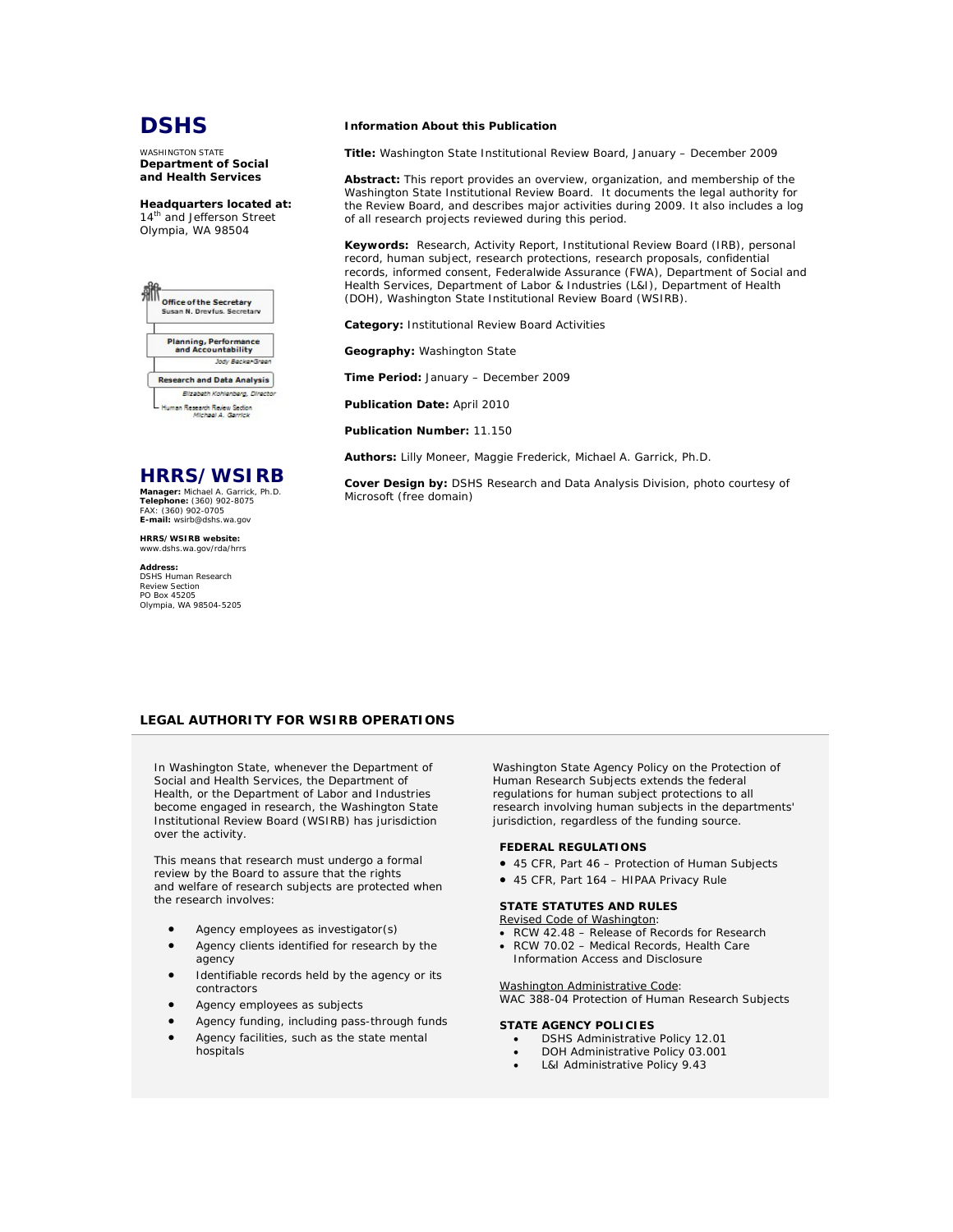

**Board Members: 2** Board Organization: **3** Board Activities: **4**  Ask the IRB: **5** 

Statistics: **6**

Proposals Reviewed: **7-10** Funded Projects: **3** Exempt Determinations: **11** History of IRBs: **Inside Back Cover**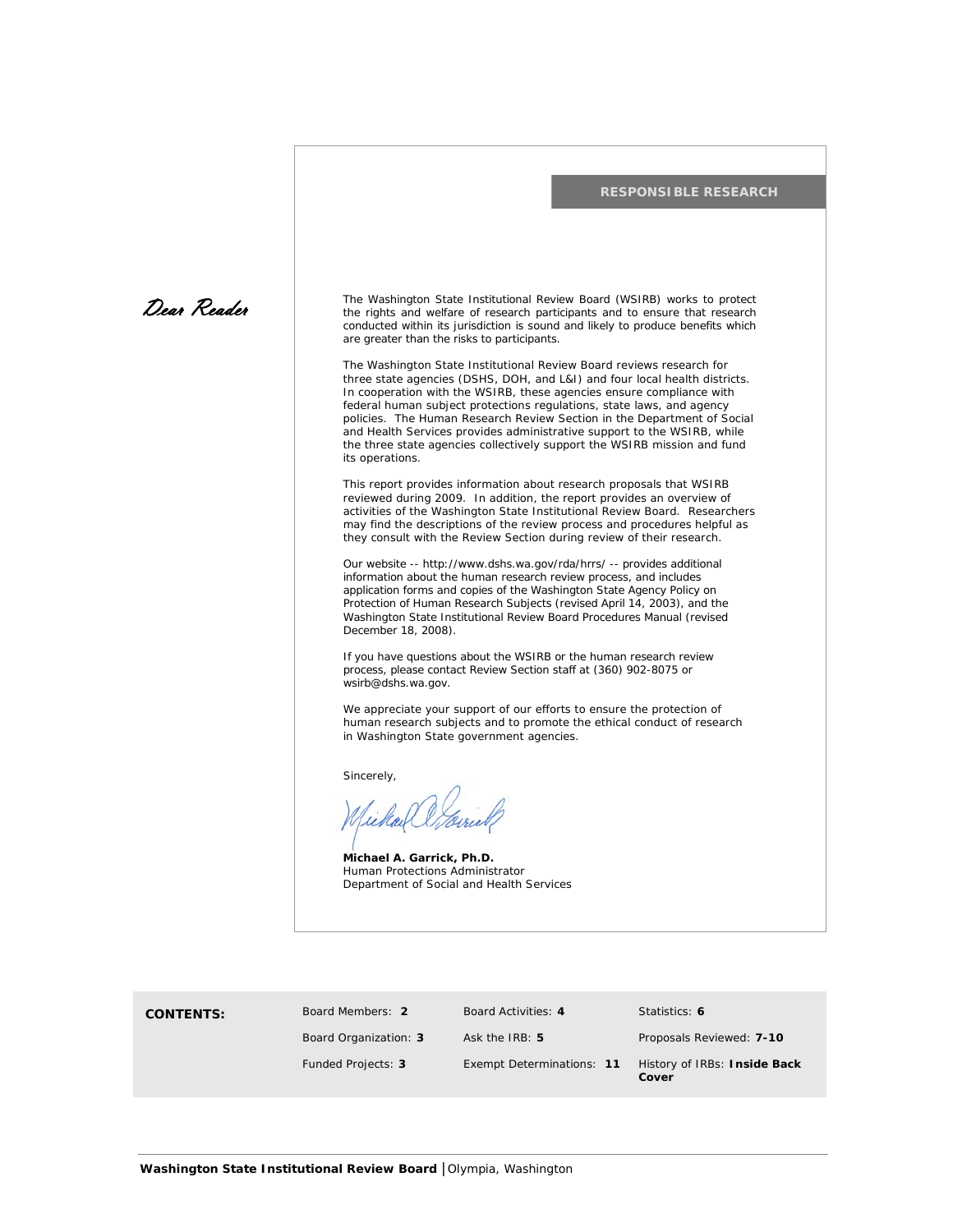**Chair** 

**Hanne Thiede,** D.V.M., M.P.H. Senior Epidemiologist Public Health – Seattle and King County

**Executive Secretary Michael A. Garrick**, Ph.D. Coordinator DSHS Human Research Review Section

**Associate Executive Secretary Margaret Frederick**, M.P.H., C.I.P. Review Coordinator DSHS Human Research Review **Section** 

## **Members**

**Kim Ambrose**, J.D.[1](#page-3-0) Prisoner Representative

**Cindy Barchiesi,** Pharm.D.12 Pharmacist DSHS Western State Hospital

**Stephanie Barton**, M.A. Manager DSHS Health & Recovery Services Administration

**David Bonauto,** M.D., M.P.H. Associate Medical Director – SHARP Department of Labor & Industries

**Kevin Campbell,** Dr.P.H. Research Investigator DSHS Division of Alcohol and Substance Abuse

**Maria Courogen,** M.P.H. Section Manager and Lead Epidemiologist DOH Infectious Disease & Reproductive Health

**M. Patricia deHart,** Sc.D.2 Epidemiologist DOH Immunization Project

**Sharon Durfy**, Ph.D. Research Scientist Illuminata, Inc.

**Robert M. Fineman,** M.D., Ph.D. Dean, Health & Human Services Div. North Seattle Community College

**Antonio Garcia,** M.S.W. Graduate Student School of Social Work University of Washington

**Adrianne Keeney**, B.A. Graduate Student School of Social Work Eastern Washington University

**Anna Y. Leon-Guerrero**, Ph.D. Vice Provost and Chair Department of Sociology Pacific Lutheran University

**Maureen Marcenko,** M.S.W., Ph.D. Associate Professor School of Social Work University of Washington

**Barbara Burns McGrath,** Ph.D. Research Associate Professor School of Nursing University of Washington

**Robert D. Mootz**, D.C.<sup>[2](#page-3-1)</sup> Associate Medical Director for Chiropractic Department of Labor & Industries

**Melanie Payne**, M.P.H.12 Epidemiologist Clark County Health Department

**Katrina Wynkoop Simmons,** Ph.D. Coordinator – BRFSS DOH Center for Health Statistics

**Dolf van den Heuvel,** Ph.D. Lead Psychologist DSHS Rainier School

<span id="page-3-1"></span><span id="page-3-0"></span> $<sup>1</sup>$  Ad Hoc member</sup> <sup>2</sup> Alternate member

j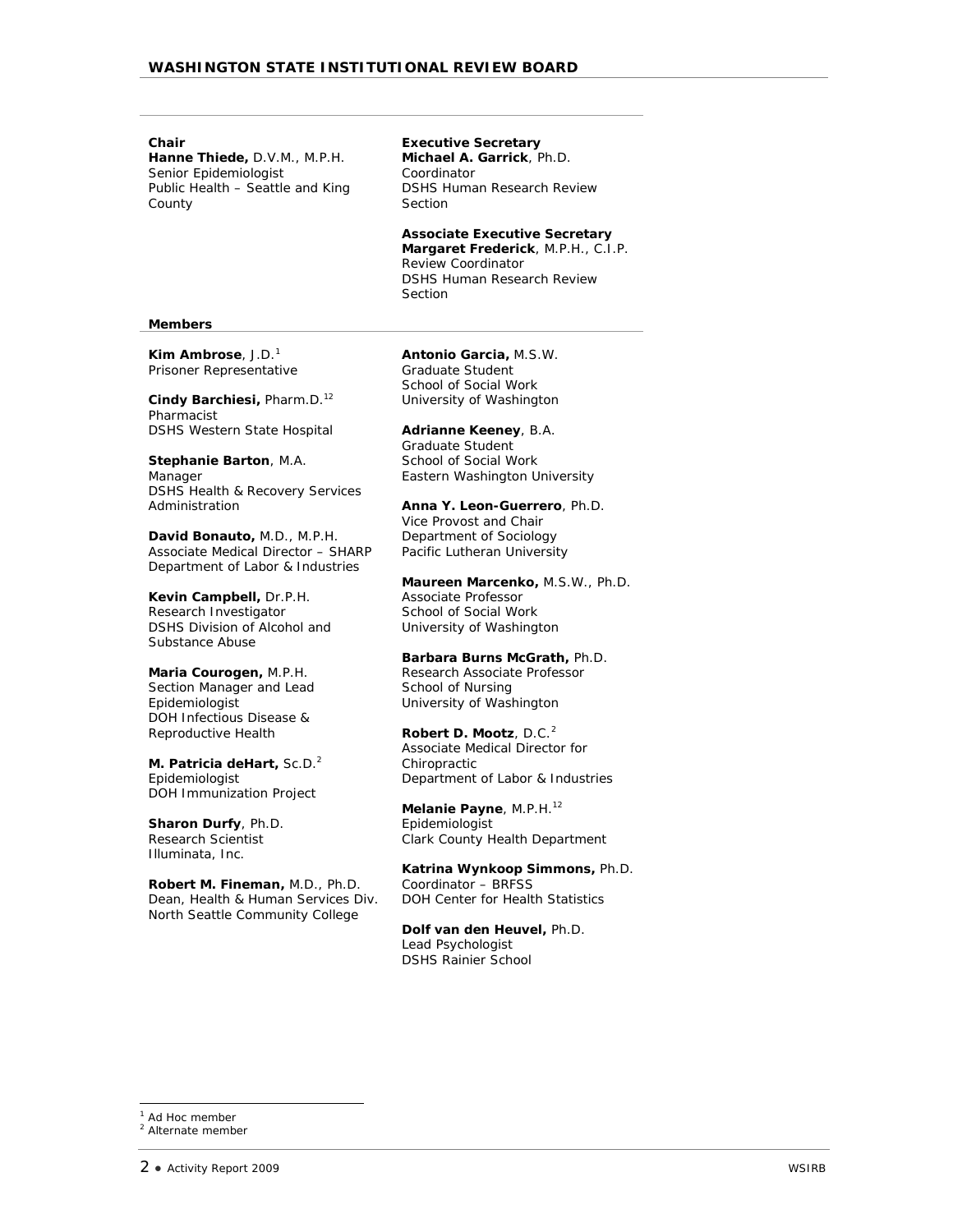# **Composition of the Review Board**

The Washington State Institutional Review Board consists of members with varying backgrounds to promote complete and adequate review of research activities conducted within the jurisdiction of the three Washington State Agencies: DSHS, DOH, and L&I.

The Review Board is sufficiently qualified through the experience, expertise, and the diversity of its members, including consideration of race, gender, and cultural backgrounds and sensitivity to such issues as community attitudes, to promote respect for its advice and counsel in safeguarding the rights and welfare of research participants.

# **Appointment of Board members**

Recommendations for Review Board membership are solicited by the Executive Secretary from departmental administrators, Board members, and non-departmental professional and human service agencies and organizations. Candidates for Review Board membership are submitted for consideration and formal appointment by the Secretary of DSHS.

## **Length of Service**

Board members serve a term of one year upon their first appointment. To assure continuity of Board operations, members may be appointed for terms of one, two, or three years following expiration of their first term.

## **Duties**

The Review Board meets 12 times per year at monthly intervals. Board members are expected to attend at least seven meetings per year. Depending on the workload, members spend approximately four to six hours reviewing proposals prior to a Board meeting.

During the review of research proposals, members do not participate as representatives of the agency or organization with which they may be affiliated or employed. Rather, each member brings to the review task his/her own expertise, principles, and points of view based on his/her own unique experiences and background.

# **Conflict of Interest**

No Review Board member may participate in the Review Board's initial or continuing review of any project in which the member has a conflicting interest, except to provide information requested by the Review Board. Conflicts of interest may arise for financial or other reasons.

# **Confidentiality of Materials**

All Review Board materials are considered confidential and shall not be disclosed to or discussed with any individual who is not a member of the Review Board*.*

--------------------------------------------------------------------

**For more information:** Washington State Institutional Review Board Procedures Manual at http://www.dshs.wa.gov/pdf/ms/rda/hrrs/ Procedures.pdf

# **FUNDED PROJECTS TOTAL \$11,421,180**



The chart to the left shows **the source of funding for new studies reviewed** in calendar year 2009. Forty-one percent of all studies reviewed that year were funded by various agencies or foundations. As in previous years, federal agencies were the primary source of funds, with 13 of the 24 projects funded by the Department of Health and Human **Services** 

Funds are not necessarily awarded to the agency in which the research would occur. For example, a University of Washington researcher may receive federal funds to conduct research that is in WSIRB jurisdiction. On the other hand, the Department of Labor and Industries receives federal awards from the National Institutes of Occupational Safety and Health (NIOSH) to conduct research, which is also included in these totals. DSHS also sometimes receives funds for demonstration projects that include an evaluation (e.g., research) component, while the Department of Health receives funds from the Centers for Disease Control to conduct a variety of research projects. The category "state/local government" includes funding by the Washington State Legislature, state agencies, or public universities.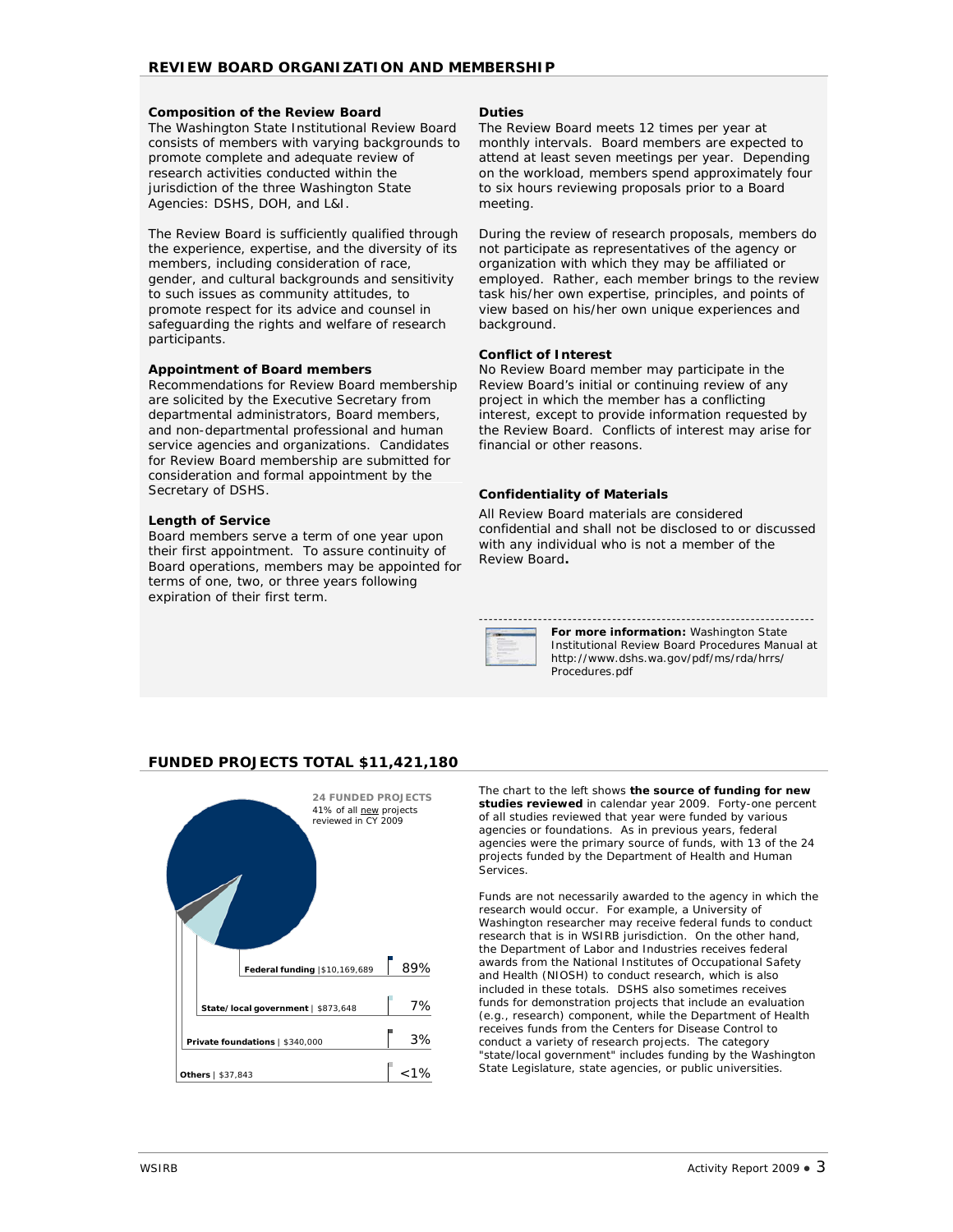# 2009

# **WSIRB Membership**

**New members**: The WSIRB welcomed two new members in October 2009: Stephanie Barton, MA, and Annie Keeney. Ms. Barton works in quality assurance in DSHS Health and Recovery Services. Ms. Keeney until recently was a recreational therapist at Eastern State Hospital; she is pursuing an MSW at Eastern Washington University. Ms. Barton and Ms. Keeney are both "non-scientist" members of the Review Board.

**Milestones:** Two Review Board members--Chair Hanne Thiede and member M Patricia deHart- marked 10 years serving on the WSIRB. Both Dr. Thiede and Dr. deHart joined the Review Board in January 1999. As a token of appreciation for their dedication and continued service, each was provided with a WSIRB jacket and an engraved clock.

**Foreign Service:** Board Chair Hanne Thiede traveled to Zambia to work on local public health issues as part of a program coordinated by the National Association of State and Territorial Health Directors. Board member Maria Courogen has also traveled with ASTHD to India, Zambia, and Haiti.

**Moving on:** Samantha Asbjornsen, MSW, resigned from the Review Board when she changed employment in late 2009. Non-scientist member Nancy Sclater resigned from the Review Board due to increasing work commitments. Longtime member Cindy Bouillon-Jensen, MA, CIP, also resigned due to increasing responsibilities as a member of a commercial IRB, Western IRB (WIRB). Ms. Bouillon-Jensen served on the Review Board for 15 years and was DSHS Human Research Review Section staff for two years.

# **Quality Improvement Activities**

# **Review of Updated**

**Applications**: The WSIRB implemented a new procedure in which researchers will be required to submit an updated protocol if their research continues to contact human subjects 5 years after the initial review. This process will help ensure that ongoing research is consistent with changes in agency or WSIRB policy, and changes in regulatory requirements or guidance from the federal Office for Human Research Protections. About a dozen active studies may require review of an updated protocol over the next year.

**Electronic Reviews**: The WSIRB continues to move more of its communications to an electronic format. Investigators now receive WSIRB decisions as pdf documents sent via email. Requests for continuation, amendment requests, and requests for exemption are all submitted to the WSIRB electronically; paper submissions are no longer necessary. Electronic communication ensures more timely notification of IRB decisions, particularly for researchers on the East Coast or in foreign countries. It also reduces the overall printing, copying, and mailing costs for investigators and the WSIRB.

**WSIRB Member Training:** The WSIRB continued to conduct inservice training for Review Board members at convened meetings. In-service training is designed to ensure that Board members remain current with regulatory issues and other aspects of human subject protections, focusing on the "how-to" of review.

 The seven training sessions conducted during 2009 focused on how to present a continuation approval request; waivers of consent and waivers of documentation of consent; IRB staff observation of research with juvenile offenders;

WSIRB member responsibilities and retention of Review Board materials; how to present a study amendment request; internet surveys; privacy and confidentiality in research; and offering incentives for research participation.

 All in-service training materials are posted on the WSIRB website. A new checklist for presenting amendment requests was developed for WSIRB members in 2009.

 The Review Section offers free web-based training in human subjects protection via the Collaborative IRB Training Initiative (CITI) at the University of Miami. Human subjects training requirements were individualized in 2009 so that each trainee completes modules related to his/her research function. Principal Investigators are required to complete a more comprehensive training than research interviewers or statisticians. Training for WSIRB members was also customized according to tenure. CITI now includes a module specifically for new IRB members.

# **Contacts with Local IRBs:**

 Review Section and WSIRB staff Maggie Frederick gave a presentation at the University of Washington Human Subjects Division in August 2009. She provided an in-depth overview of WSIRB jurisdiction to IRB coordinators and administrators.

 Fellows participating in a Western IRB/World Health Organization program to improve human subject protections in other countries attended WSIRB meetings during 2009. Western IRB attendees included Paul Newton, JD, CIP, Director of Regulatory Affairs, WIRB, and three Fellows from South Korea. Fellows are usually health care professionals or IRB members in their home countries.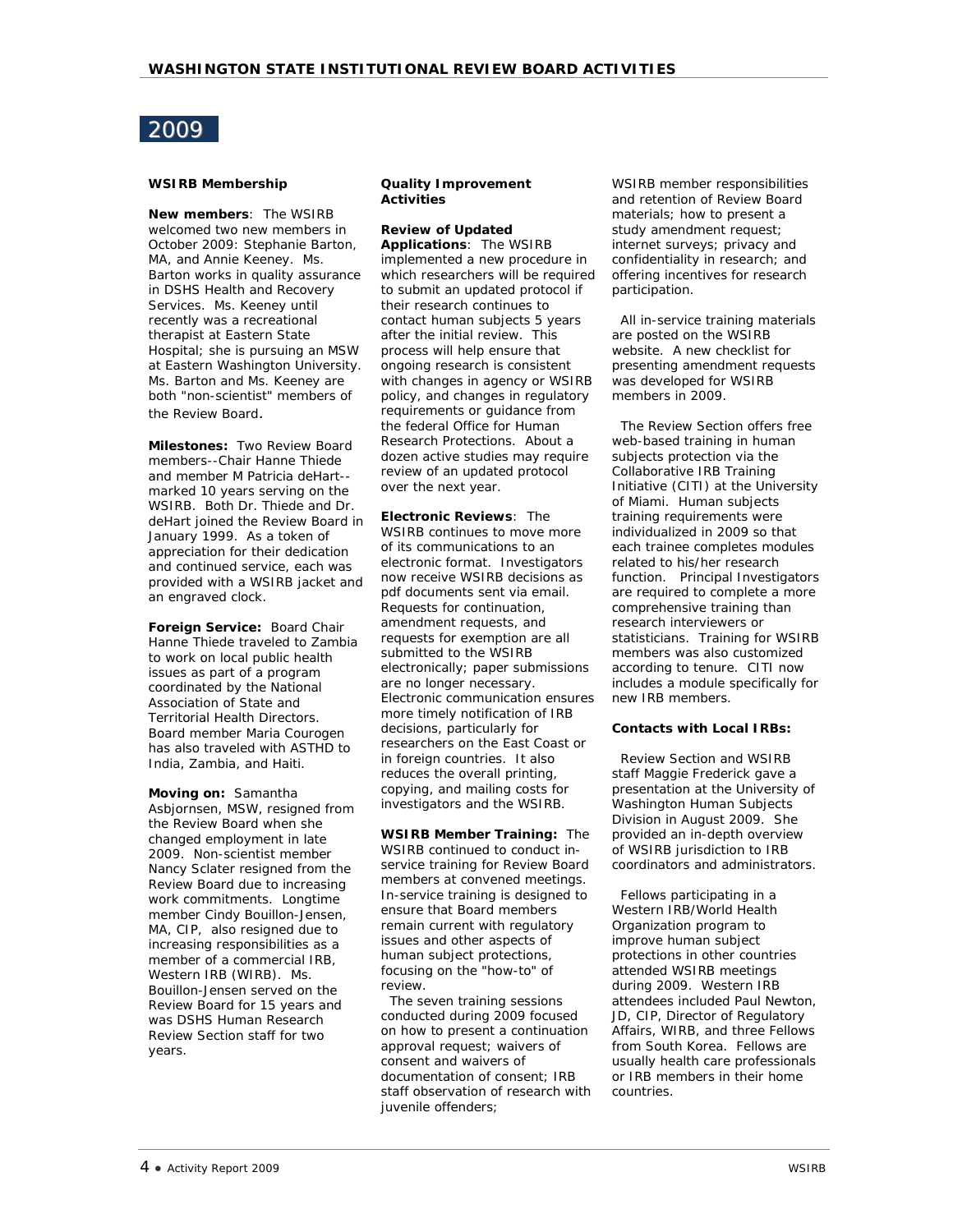

## *I am a DSHS/DOH/L&I employee. Do I need WSIRB review for internal agencysponsored research?*

Yes. Human subjects review is required for *any* research conducted by the three state agencies or contracted out to another entity. See *Washington State Agency Policy for Protection of Human Research Subjects*, April 2003, Section II.

## *I want to do a student project and I already have access to clients/records because I work at DSHS/DOH/L&I. Do I need WSIRB review even though I already have access as part of my job?*

Yes. Research for student purposes (whether a thesis, dissertation, or class project) is considered *personal* use of state agency resources, records, or access to clients. Such projects go beyond normal work duties and would be conducted for *personal* gain (e.g., completing a degree or course requirements). If the project would involve DSHS/DOH/L&I records, clients, facilities, or equipment, or employees as subjects, WSIRB review would be required.

*My division of DSHS/DOH/L&I is implementing a demonstration program or pilot for our clients. The program will be evaluated to find out if it's cost-effective and improves client outcomes. Does the evaluation require WSIRB review?*

It may. If a demonstration program will be implemented on a pilot basis to a limited pool of clients or limited geographic area, the evaluation of the pilot program may require WSIRB review. In general, evaluations of pilot programs or demonstration projects are considered *research*.

## *How do I find out if my project is research that requires WSIRB review, or something else?*

If you are unsure whether a proposed activity is research, program evaluation, surveillance, quality assurance/quality improvement, or something else, call WSIRB staff at (360) 902-8075 to discuss your plans. WSIRB staff may advise you to submit an Exempt Determination Request for review. You will receive a written response within a few days that informs you if the activity is not considered research, or if it is research that is exempt from WSIRB review.

**NOTE**: It is important to submit a request for exemption **before** you start the project; a request for exemption cannot be made retroactively.

# **EXEMPT DETERMINATION REQUESTS**



Agency staff and other researchers whose activities are under the jurisdiction of the WSIRB may be asked to submit a[n Exempt Determination Request](http://www.dshs.wa.gov/rda/hrrs/default.shtm)

Review Section staff will evaluate the activity to determine:

- Is the activity research?
- If it is research, does it involve human subjects?
- If the activity does involve human subjects, does it require WSIRB review?

Currently about 10% of Requests are determined to be research that is not exempt.

Review Section staff cannot determine exemption retroactively; all Requests must be submitted **before** an activity has been started.

**Chart:** This chart demonstrates the dramatic increase in requests for exemption over the past few years, as agency staff and other researchers become aware of the exempt determination process.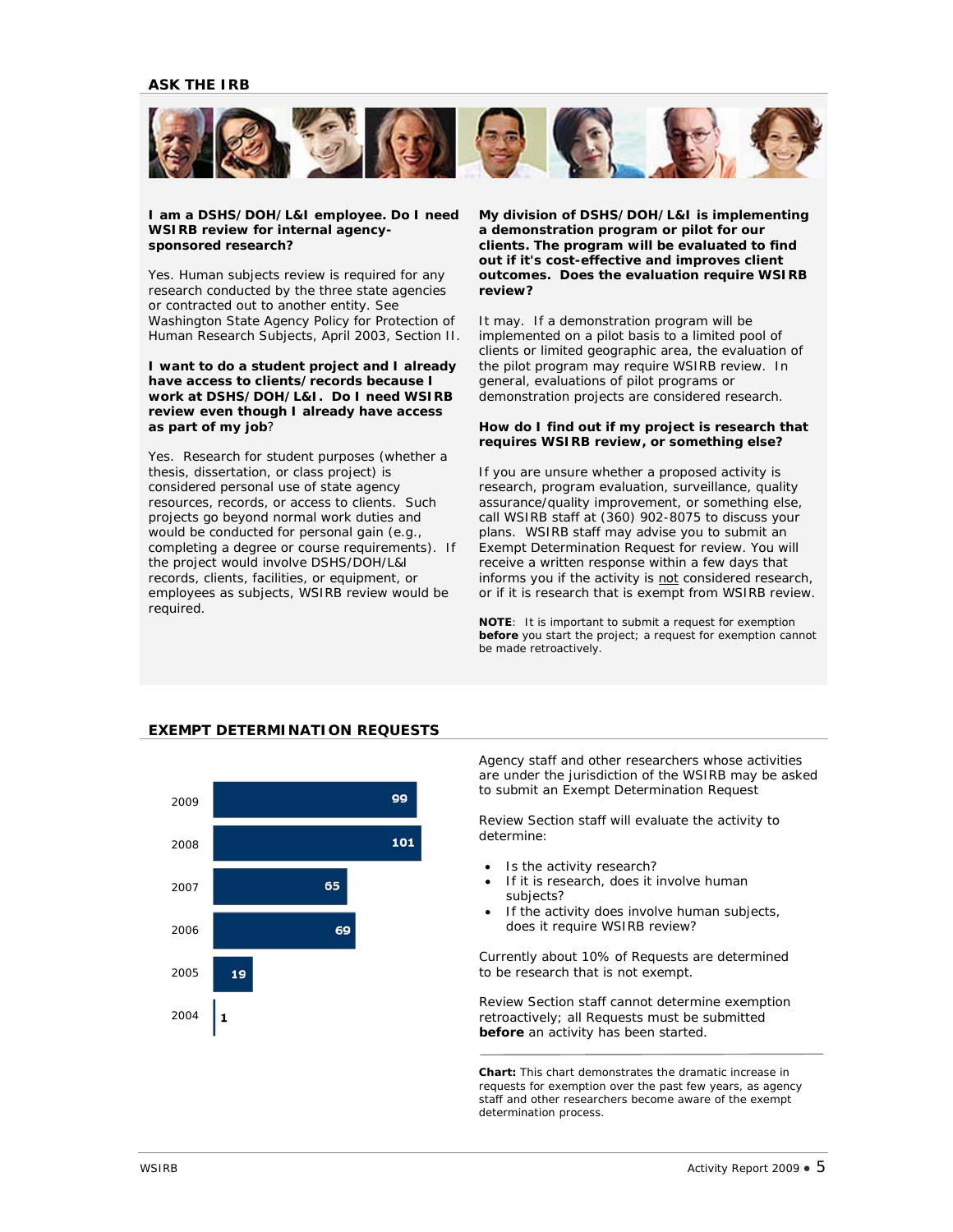# **APPLICATIONS REVIEWED IN 2009**

## **AGENCY PROGRAM**

January- December 2009 | Proposals reviewed: 59



#### **AGENCY PROGRAM:**

The Department of Social and Health Services and Department of Health together accounted for 83% and Department of Labor and Industries had 10% of all the new proposals reviewed during 2009.

Source: WSIRB Dec 31, 2009

#### **RESEARCHER AFFILIATION**

January – December 2009 | Proposals Reviewed: 59



#### **RESEARCHER AFFILIATION:**

Forty four percent of the principal investigators were university-based, with the University of Washington accounting for the large majority. The other 56% of researchers were affiliated with Government, Corporate, Community Hospitals, and Nonprofit.

Source: WSIRB Dec 31, 2009

These charts provide information about the proposals submitted for review by the WSIRB, by agency program and researcher affiliation.

Each proposal is assigned to a state agency program area by Review Section staff. The program area assignment generally reflects the primary source of research subjects or the state agency program in which the research will occur. For example, a researcher who submits a request to obtain identifiable hospital discharge records would be coded as "Epidemiology, Health Statistics, and Public Health Laboratories," as that DOH program area is the source of research subjects. Research proposals submitted by state agencies are generally coded as the program area in which the researcher is employed. So, for example, research applications submitted by SHARP in the Department of Labor and Industries are coded as such. The few

research proposals that are not otherwise in the jurisdiction of the WSIRB are coded as "Other"; these proposals are reviewed at the request of the Investigator's home institution.

Each proposal is also coded to track the professional affiliation of the Principal Investigator. The WSIRB reviews applications submitted by researchers' at large corporate research organizations such as Westat, The RAND Corporation, and RTI International. Proposals are also submitted by faculty from academic institutions across the country and by state and federal agencies, such as the Centers for Disease Control and Prevention. If research will be conducted for educational purposes, generally either a Master's degree or doctorate, researcher affiliation is coded as the academic institution from which the degree will be granted.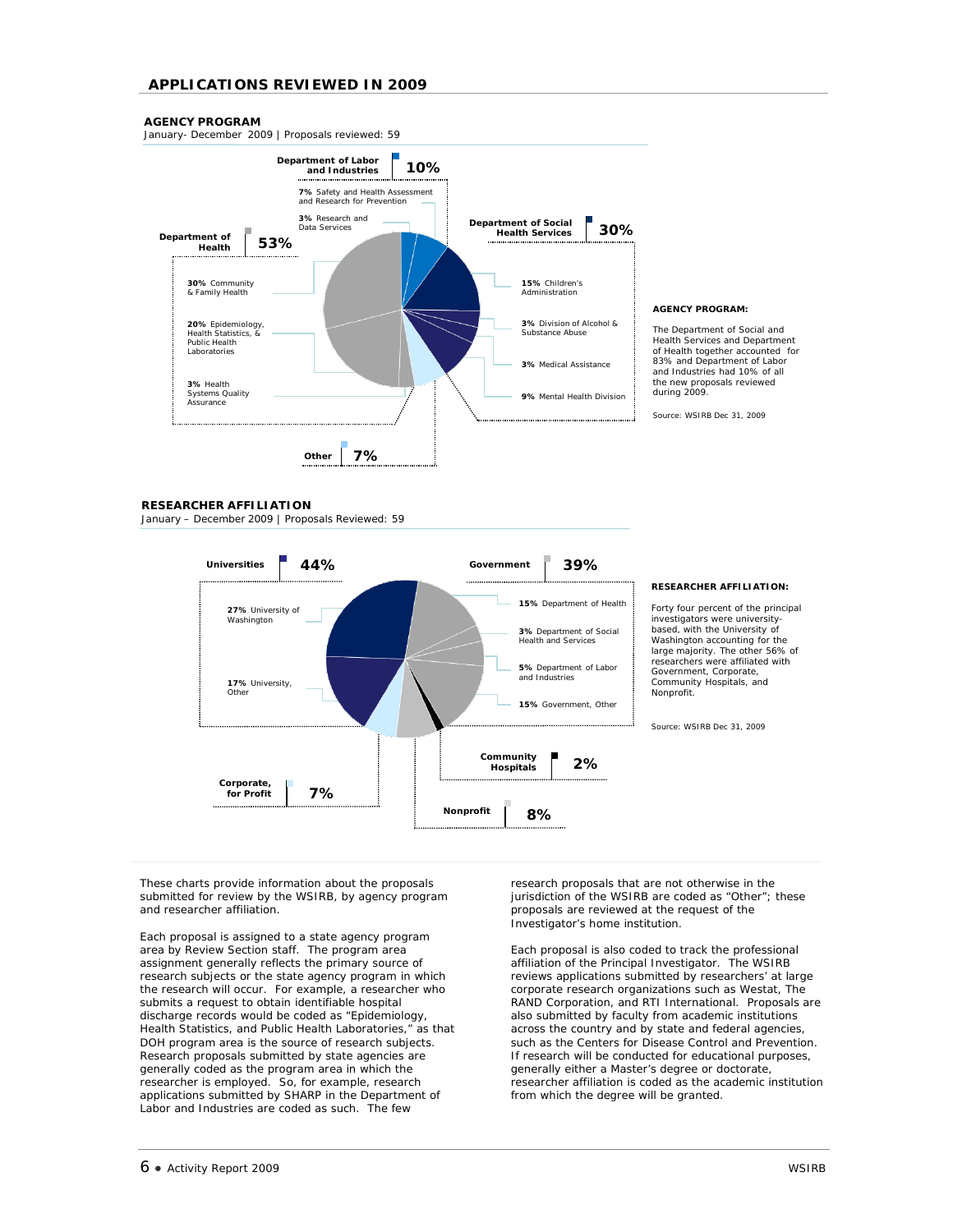# **ACTIVITY REPORT, JANUARY - DECEMBER 2009**

The following research applications were submitted for WSIRB review from January through December 2009. They are categorized by the program area in which the research will occur or the source of research subjects (see page 6 of this Report for an explanation). The "status" code indicates each application's status at the end of 2009. Projects that are cancelled may be resubmitted, and are then assigned a new study number. Cancellation usually occurs due to non-response by the researcher, a decision by the researcher to submit a completely revised proposal in terms of design or methodology, or, in a few cases, the research is ultimately not conducted.

| DEPARTMENT OF SOCIAL AND HEALTH SERVICES                                                                                                                                                                                 | <b>Status</b> | Study $#$  |
|--------------------------------------------------------------------------------------------------------------------------------------------------------------------------------------------------------------------------|---------------|------------|
| <b>Children's Administration</b>                                                                                                                                                                                         |               |            |
| <b>Child Welfare Placements and DMC in Juvenile Justice</b><br>Joseph Ryan, M.S.W., Ph.D.                                                                                                                                |               |            |
| University of Illinois / School of Social Work                                                                                                                                                                           | Cancelled     | D-013009-S |
| <b>KEEP Evaluation</b><br>Shannon Dorsey, Ph.D.   University of Washington / Public<br>Behavioral Health & Justice Policy                                                                                                | Approved      | D-022809-S |
| <b>Foster Care to College Partnership</b><br>Mason Burley, M.P.A.   Washington State Institute for Public Policy                                                                                                         | Completed     | D-031909-S |
| Child Welfare Placements & DMC in Juvenile Justice<br>Joseph Ryan, M.S.W., Ph.D.   University of Illinois                                                                                                                | Approved      | D-063009-S |
| Juvenile Court Mental Health Data Tracking Project<br>Sarah Cusworth Walker, Ph.D.   UW / Public Behavioral Health &<br>Justice Policy                                                                                   | Cancelled     | D-070809-S |
| <b>Fostering Hope Research Project</b><br>Shannon Dorsey, Ph.D.   University of Washington / Public<br>Behavioral Health & Justice Policy                                                                                | Approved      | D-072909-S |
| <b>Institutional Factors Impacting Latinos Experiences in the</b><br>Child Welfare System: Perceptions of Caseworkers Antonio<br>Garcia, M.S.W.   University of Washington / School of Social Work<br>(graduate student) | Approved      | D-092409-S |
| <b>The Social Success Project</b><br>Beverly Wilson, Ph.D.   Seattle Pacific University                                                                                                                                  | Deferred      | D-122809-S |
| Pathways to Reunification Pilot Program<br>Shannon Dorsey, Ph.D.   UW School of Medicine                                                                                                                                 | Approved      | D-123109-S |
| <b>Division of Alcohol and Substance Abuse</b>                                                                                                                                                                           |               |            |
| <b>Evaluation of the PROMETA Protocol</b><br>Dennis Donovan, Ph.D.   University of Washington / Alcohol &<br>Drug Abuse Institute                                                                                        | Approved      | D-011209-S |
| Impact of Integrated COD Treatment on Chemical<br><b>Dependency Treatment Outcomes</b><br>Sherry Lipsky, Ph.D.   Harborview Medical Center                                                                               | Approved      | D-121009-S |
| <b>Medical Assistance</b>                                                                                                                                                                                                |               |            |
| <b>Patient Navigation Project</b><br>Laurie Cawthon, M.D., M.P.H.   DSHS Research and Data Analysis                                                                                                                      | Approved      | D-121009-S |
| Public Health Policy Decisions Related to the Social-<br><b>Emotional Development of Young Children</b><br>Susan Kline, M.N.   University of Washington / Department of<br>Child and Family Nursing                      | Completed     | D-020609-S |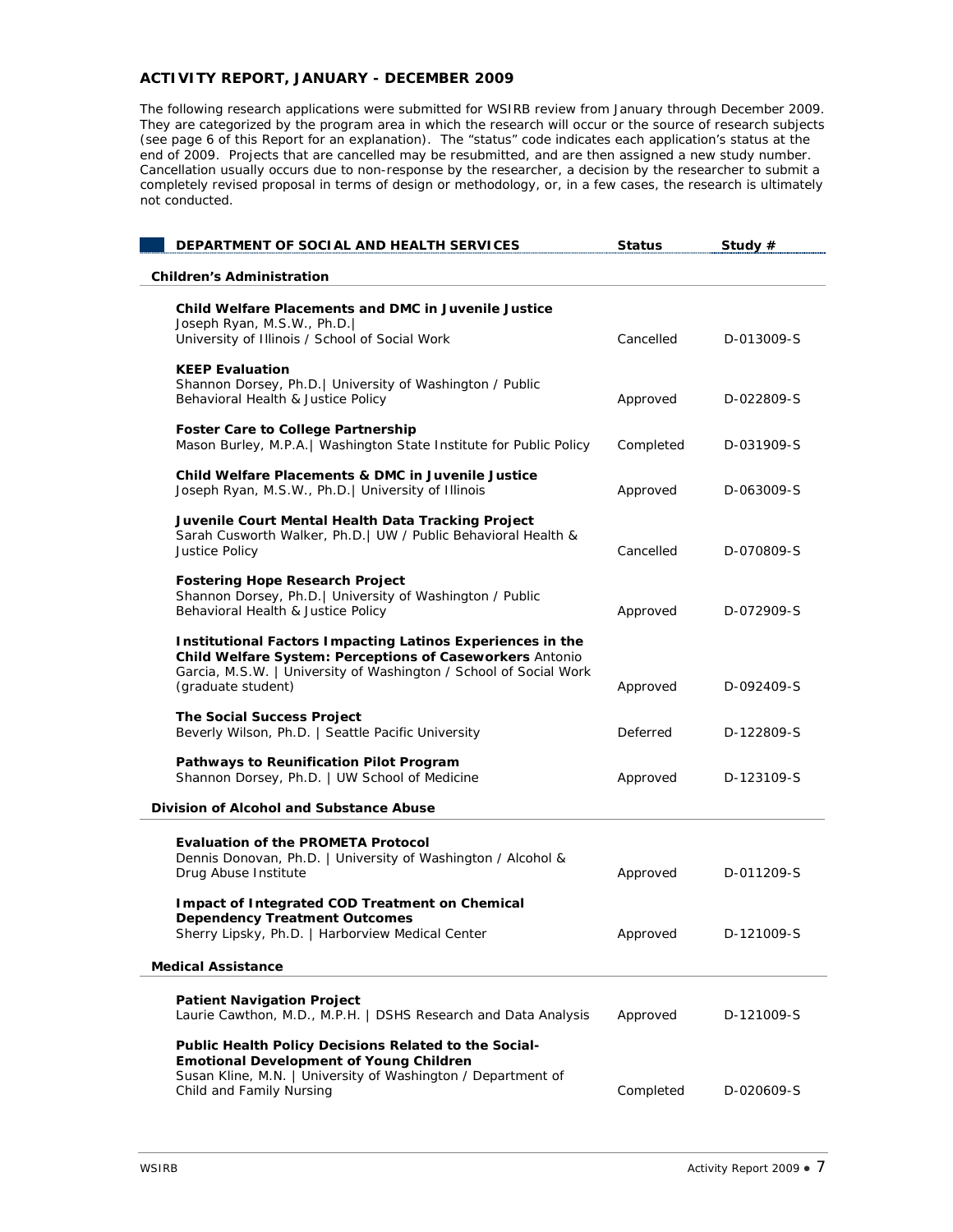| Rare Genomic Structural Variants in Schizophrenia<br>Caitlin Rippey, B.S.   University of Washington                                                              | Approved                  | D-021909-S |
|-------------------------------------------------------------------------------------------------------------------------------------------------------------------|---------------------------|------------|
| The Genetics of Schizophrenia<br>Jon McClellan, M.D.   DSHS / Mental Health Division                                                                              | Approved                  | D-052609-S |
| South King County Mental Illness and Spirituality Evaluation<br>Elizabeth Gordon, J.D., M.Div.   Graduate Student                                                 | Approved                  | D-052809-S |
| <b>Community Reentry of Persons with Severe Mental Illness</b><br>from State Prisons<br>Joseph Morrissey, Ph.D.   University of North Carolina at Chapel Hill     | Conditionally<br>Approved | D-102209-S |
| Family Planning Decision Making in Women at High Risk for<br><b>Substance Abuse</b>                                                                               |                           |            |
| Therese Grant, Ph.D.   University of Washington                                                                                                                   | Approved                  | D-102909-S |
| DEPARTMENT OF HEALTH                                                                                                                                              | Status                    | Study #    |
| <b>Community and Family Health</b>                                                                                                                                |                           |            |
| <b>Flight Attendants Health Study</b><br>Lynne Pinkerton, M.D., M.P.H.   NIOSH - CDC                                                                              | Approved                  | D-011109-H |
| Tuberculosis Among the Homeless in Washington State<br>Maija Anderson, R.N., B.S.N.  <br>University of Washington / School of Nursing                             | Approved                  | D-012709-H |
| Washington State Early Hearing Loss Detection, Diagnosis,<br>and Intervention (EHDDI) Program Evaluation<br>Mercy Mvundura, Ph.D.   DOH / Maternal & Child Health | Not Research              | D-020909-H |
| Washington State Early Hearing Loss Detection, Diagnosis,<br>and Intervention (EHDDI) Program Evaluation<br>Mercy Mvundura, Ph.D.   DOH / Maternal & Child Health | Approved                  | D-022009-H |
| <b>Project LAUNCH</b><br>Amira El-Bastawissi, MBCHB, Ph.D.   DOH / Maternal & Child Health                                                                        | Approved                  | D-032609-H |
| Medication Use in Pregnancy and Birth Outcomes Program<br>Sascha Dublin, M.D., Ph.D.   Group Health Center for Health<br><b>Studies</b>                           | Approved                  | D-032709-H |
| Socioeconomic Status and Tuberculosis in Washington State<br>Eyal Oren, M.S.   Public Health - Seattle & King County                                              | Approved                  | D-041509-H |
| Supporting Objective and Informed Prostate Cancer<br><b>Treatment Decision Making</b><br>Steven Zeliadt, Ph.D.   VA Puget Sound Healthcare System                 | Approved                  | D-042409-H |
| Black Women's Health Study: A Follow-Up Study of Cancer<br>and Other Illnesses<br>Lynn Rosenberg, Sc.D.   Boston University                                       | Cancelled                 | D-052709-H |
| Tuberculosis Mortality in the United States: Epidemiology &<br><b>Prevention Opportunities</b><br>Susan Buskin, Ph.D.   Public Health - Seattle & King County     | Approved                  | D-090309-H |
| Evaluation of Plan Forward Diabetes Prevention Program in<br><b>Community YMCA's</b><br>Marilyn Sitaker, M.P.H.   DOH / Chronic Disease Prevention Unit           | Approved                  | D-090909-H |
| <b>Healthy Youth Survey 2010</b><br>Lillian Bensley, Ph.D.   DOH / Non-Infectious Conditions                                                                      | Approved                  | D-092309-H |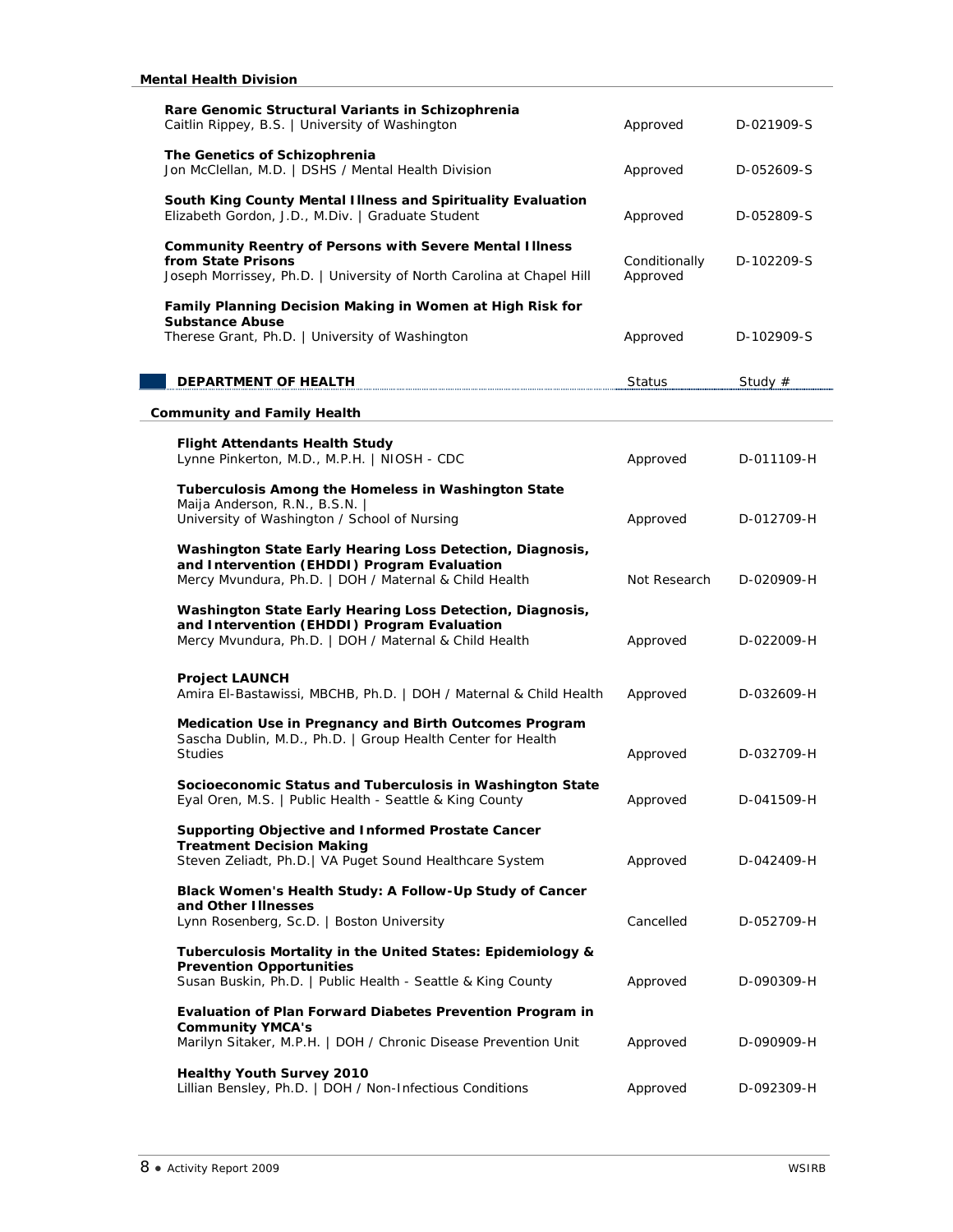| A Multi-State Study of Cancer Treatment and Outcomes                                                                                                                                                                 |                           |            |
|----------------------------------------------------------------------------------------------------------------------------------------------------------------------------------------------------------------------|---------------------------|------------|
| <b>Among American Indians</b>                                                                                                                                                                                        |                           |            |
| Scott Ramsey, M.D., Ph.D.<br>Fred Hutchinson Cancer Research Center                                                                                                                                                  | Conditionally<br>Approved | D-09509-H  |
| National Immunization Survey - NIS-IIS Match Project<br>Cynthia Howes, M.S.   DOH / MCH Assessment Section                                                                                                           | Approved                  | D-100309-H |
| <b>Interagency Record Match to Ascertain HIV-Positive</b><br>Medicaid Recipients Not Reported in the HIV/AIDS Registry<br>Tom Jaenicke, M.P.H., M.B.A., M.E.S.  <br>DOH / Infectious Disease and Reproductive Health | Cancelled                 | D-101209-H |
| A Descriptive Analysis of Late HIV Diagnosis in Washington<br>State<br>Laura Saganic, B.S.   University of Washington (graduate student)                                                                             | Approved                  | D-102009-H |
| Youth Development Pregnancy Prevention Program Study<br>Carole Miller, M.Ed.   Planned Parenthood of the Great Northwest                                                                                             | Cancelled                 | D-111909-H |
| Epidemiology, Health Statistics, and Public Health Laboratories                                                                                                                                                      |                           |            |
|                                                                                                                                                                                                                      |                           |            |
| <b>Comparative Assessment of Uniformed Service Family</b><br>Pregnancy, Birth and Infant Outcomes in Washington State<br>John Barrett, M.D., M.P.H.   Madigan Army Medical Center                                    | Approved                  | D-011609-H |
| Newborn Screening Results Project: Key Informant<br><b>Interviews with Parents, Physicians, and NBS Programs</b><br>Sylvia Au, M.S.   Hawaii Department of Health                                                    | Approved                  | D-021309-H |
| Spinal Surgery for Metastatic Disease: Assessment of<br><b>Utilization, Trends, &amp; Costs</b><br>Michael Lee, M.D.   University of Washington / Department of<br>Orthopaedics & Sports Medicine                    | Cancelled                 | D-040609-H |
| Perinatal Characteristics & Adult Ovarian & Circadian<br><b>Function: Validation Study</b><br>Kathryn Adeney, M.P.H.  <br>University of Washington (graduate student)                                                | Approved                  | D-042309-H |
| Accuracy of Self-Reported Prenatal Smoking in Birth Records<br>Beth Mueller, Dr.P.H.   Fred Hutchinson Cancer Research Center                                                                                        | Approved                  | D-050409-H |
| Diabetes Evaluation in Washington (DEW-IT) Study<br>William Hagopian, M.D., Ph.D.                                                                                                                                    |                           |            |
| Pacific Northwest Diabetes Research Institute<br>Northwest Tribal Registry and Seattle Indian Health Board--                                                                                                         | Approved                  | D-052909-H |
| Death and CHARS Record Linkages<br>Victoria Warren-Mears, Ph.D.                                                                                                                                                      |                           |            |
| Northwest Portland Area Indian Health Board                                                                                                                                                                          | Approved                  | D-061809-H |
| <b>Medication Use and Outcomes in Pregnancy</b><br>David Smith, Ph.D., R.Ph.  <br>Kaiser Permanente Center for Health Research                                                                                       | Approved                  | D-062309-H |
| <b>BRFSS Pilot Health Study</b><br>David Cantor, Ph.D.   Westat                                                                                                                                                      | Approved                  | D-062409-H |
| Behavioral Risk Factor Surveillance System (BRFSS)<br>Katrina Wynkoop Simmons, Ph.D.  <br>DOH / Center for Health Statistics                                                                                         | Cancelled                 | D-092909-H |
| Behavioral Risk Factor Surveillance System (BRFSS)<br>Katrina Wynkoop Simmons, Ph.D.  <br>DOH / Center for Health Statistics                                                                                         | Approved                  | D-110909-H |
|                                                                                                                                                                                                                      |                           |            |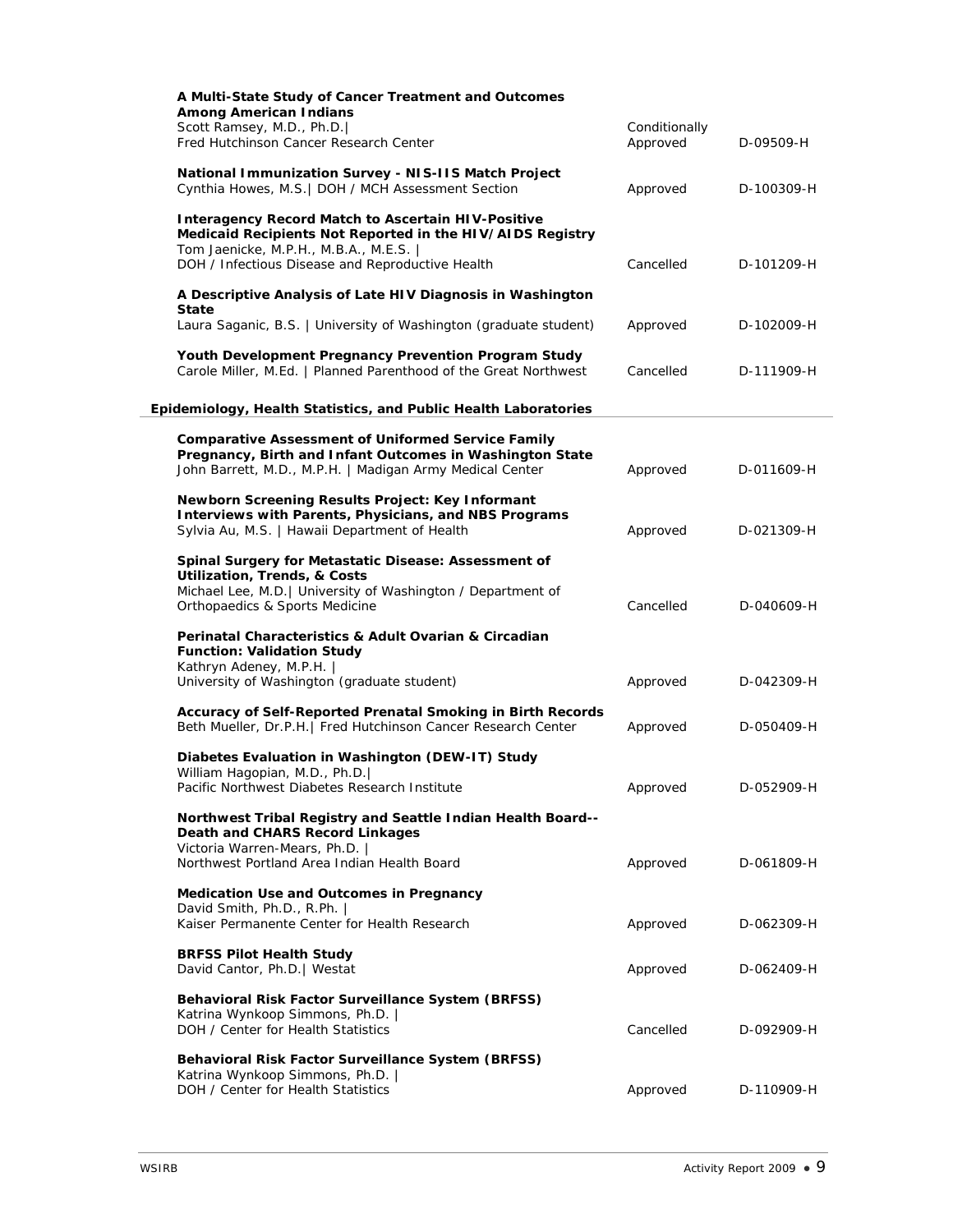| <b>Evaluation of Tetravalent Meningococcal Conjugate Vaccine</b><br>Effectiveness Chas DeBolt, R.N., M.P.H.  <br>DOH / Communicable Disease Epidemiology<br><b>Health Systems Quality Assurance</b> | Approved      | D-121509-H |
|-----------------------------------------------------------------------------------------------------------------------------------------------------------------------------------------------------|---------------|------------|
|                                                                                                                                                                                                     |               |            |
| <b>Improving Pre-Hospital Trauma Triage</b><br>Craig Newgard, M.D., M.P.H.   Oregon Health & Science University                                                                                     | Approved      | D-031109-H |
| The Effect of Banning Prior Authorization for Emergency<br>Services on Treatment Intensity and Health Outcomes<br>Yaa Akosa Antwi, M.Phil.   Carnegie Mellon University                             | Cancelled     | D-031109-H |
| DEPARTMENT OF LABOR AND INDUSTRIES                                                                                                                                                                  | <b>Status</b> | Study $#$  |
|                                                                                                                                                                                                     |               |            |
| <b>Research and Data Services</b>                                                                                                                                                                   |               |            |
| Vocational Rehabilitation Pilot Program Evaluation<br>Jeanne Sears, Ph.D., M.S., R.N.   University of Washington /<br>Department of Health Services                                                 | Approved      | D-041709-L |
|                                                                                                                                                                                                     |               |            |
| 20-Year Trends in Work-Related Injuries and Disorders<br>Among Carpenters Hester Lipscomb, Ph.D.   Duke University<br>Medical Center / Occupational & Environmental Medicine                        | Approved      | D-101509-L |
| Safety and Health Assessment and Research for Prevention<br>(SHARP)                                                                                                                                 |               |            |
| Workplace Violence in Washington State Psychiatric<br><b>Hospitals</b>                                                                                                                              |               |            |
| Nanette Yragui, Ph.D.   Labor & Industries / SHARP                                                                                                                                                  | Approved      | D-012909-L |
| The Evaluation of the Physical Load of Four Lateral Patient<br>Transfers Stephen Bao, Ph.D.   Labor & Industries / SHARP                                                                            | Approved      | D-021809-L |
| Renal Disease in a Cohort of Lead-Exposed Workers<br>Kyle Steenland, Ph.D.   Emory University                                                                                                       | Deferred      | D-112509-L |
| <b>Matching BLS Data to Workers Compensation Claims</b><br>David Bonauto, M.D.   Labor & Industries / SHARP                                                                                         | Approved      | D-120109-L |
|                                                                                                                                                                                                     |               |            |
| OTHER**                                                                                                                                                                                             | <b>Status</b> | Study $#$  |
| CASA Program Evaluation (Charles) Dee Wilson, M.S.W.  <br>University of Washington School of Social Work                                                                                            | Cancelled     | D-010709-U |
| <b>Male Family Planning Research Project</b><br>David Fine, Ph.D.   Center for Health Training                                                                                                      | Approved      | D-081809-U |
| Cross-Site Survey Confidential Data Set<br>Ann Glusker, Ph.D.   Public Health - Seattle & King County                                                                                               | Approved      | D-111309-U |
| <b>Medicaid Asthma Home Visit Project</b><br>James Krieger, M.D., M.P.H.   Public Health - Seattle & King County                                                                                    | Cancelled     | D-122209-U |

**\*\*** Reviewed at the request of the researcher's home institution; not otherwise in WSIRB jurisdiction.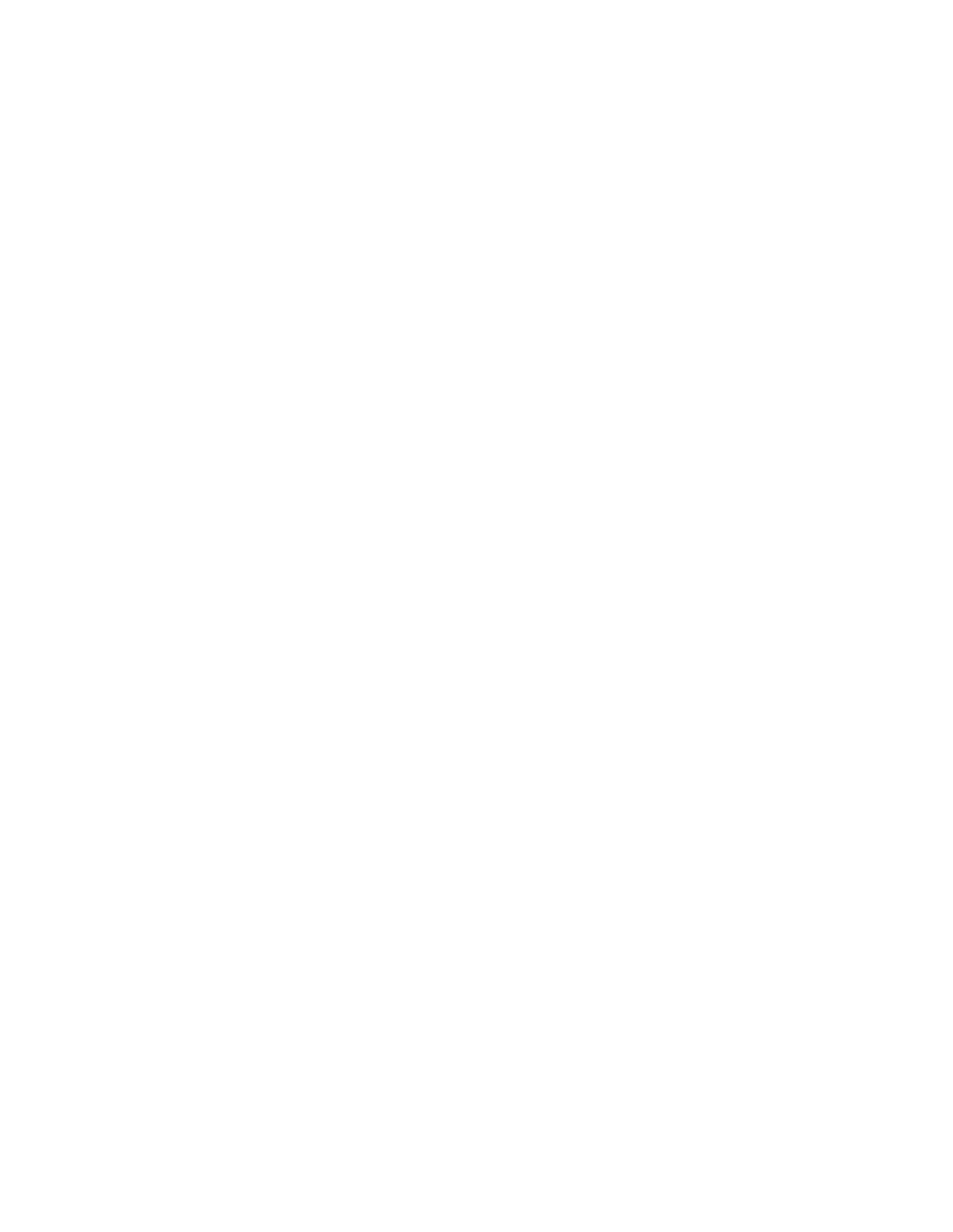